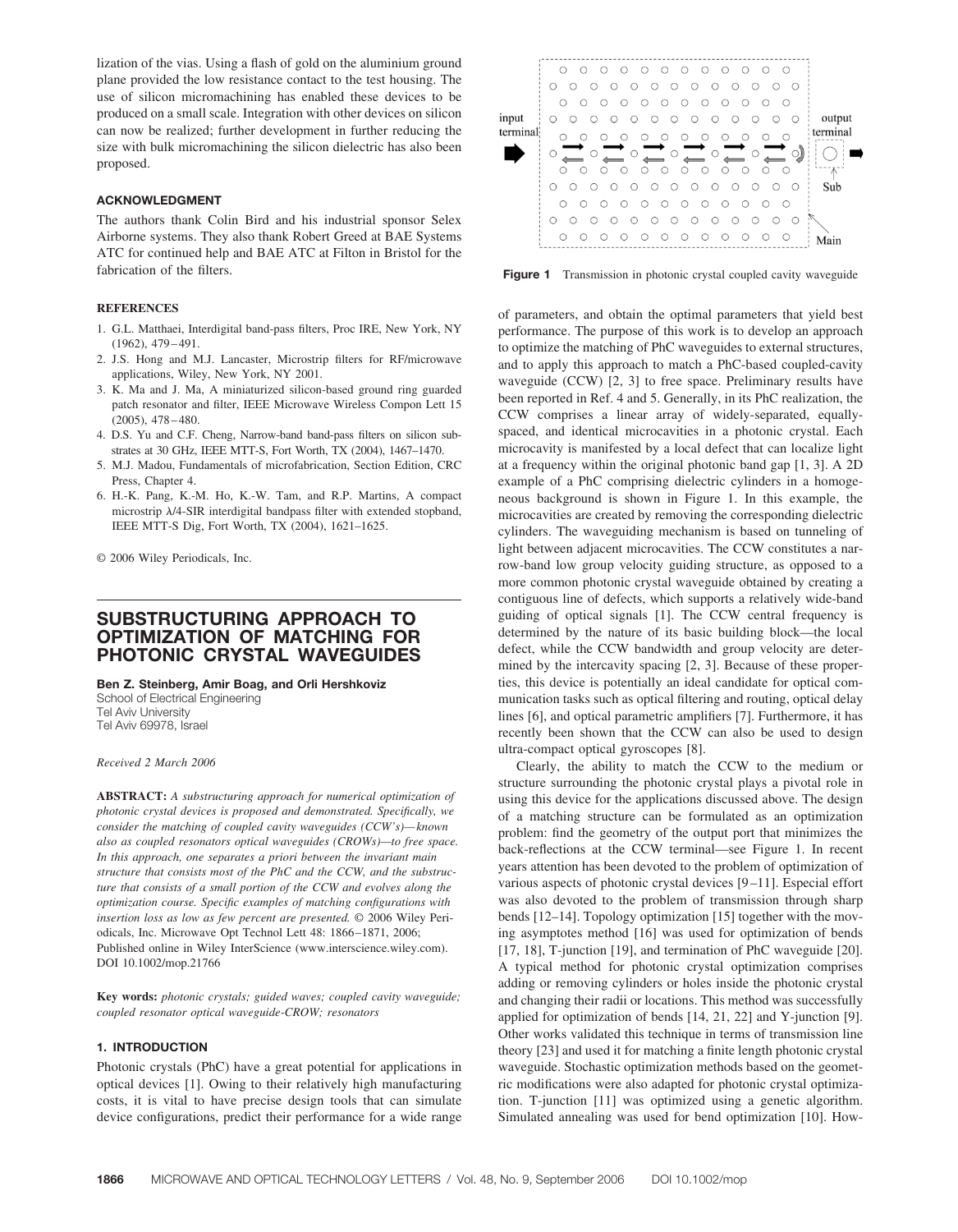ever, these works were concerned with the conventional photonic crystal waveguides, and did not address matching of CCWs. Also, in terms of numerical efficacy, they did not take advantage of the fact that only an extremely limited region of the crystal geometry has to be modified during the optimization search.

Our goal is to develop an optimization procedure that can address efficiently the CCW matching problem. Few important points should be taken into consideration. First, the reflection at the CCW terminal (see Fig. 1) depends strongly on the CCW properties including the surrounding PhC structure. Therefore, to determine the reflection loss in a sufficiently precise manner, the entire propagation/scattering problem associated with the CCW and its output port has to be solved. The typical solution thus involves the scattering from few hundreds of photonic crystal cells, for which no perfect periodicity can be assumed. The computational complexity typically scales as a high power of the number of unknowns, thus making each solution numerically expensive. Second, any optimization process requires the computation of the solution for many scattering problems differing by the geometry at the CCW exit port. We therefore find that the total numerical cost of such a repetitive solution is too high to be practically implemented on standard computing platforms.

A potential remedy to the difficulties described above is offered by the fact that a large portion of the dielectric structure— consisting of the PhC and the CCW—stays unchanged during the optimization course. We term this portion of the geometry as the main structure. It is only a small region near the output port that undergoes geometrical variations in seeking the optimum. We term this portion of the structure as the substructure (see Fig. 1). This observation naturally calls for a substructuring approach. To that end, the impedance matrix representing the entire scattering problem is partitioned into four blocks representing the main structure, the substructure, and the main-to-sub and sub-to-main scattering operators. Then, using the Schur's complement approach, a new reduced formulation can be written, whose size is effectively that of the substructure and in which the effect of the main structure is expressed via an operator that need not be repeatedly inverted at each optimization cycle. Thus, we show that for a structure consisting of typically 200 PhC cells, a reduction of the computation complexity by a factor of nearly two orders of magnitude is obtained. This substructuring methodology enables one to perform matching optimizations for large and complex structures at a reasonable numerical cost. In the example considered here, our optimization procedure yields a very simple matching structure consisting of only a single matching cylinder and attained transmission of more than 97% with good output beam collimation.

### **2. PROBLEM DESCRIPTION AND FORMULATION**

The general approach developed here applies to two-dimensional (2D) and three-dimensional (3D) photonic crystal structures. We consider the problem of a CCW comprising  $N_{\text{cav}}$  microcavities embedded in a finite size photonic crystal structure. An incident wave hits from the left the photonic crystal within which our CCW is placed—see example in Figure 1. A guided wave is thus excited within the CCW and propagates rightward toward the output terminal, where the aforementioned reflection and transmission take place. According to the well-established theory [3], the rightand left-propagating electromagnetic fields along the CCW are described by  $E^+ e^{-j\beta n}$  and  $E^- e^{-j\beta n}$ , respectively, where *n* designates the cavity number. The reflection coefficient is defined as  $\Gamma = E^{-}/E^{+}$ . The standing wave created by the left- and rightpropagating waves can be used to measure the mismatch at the output terminal. Thus, we define the standing wave ratio SWR as the ratio between the maximal and minimal absolute values of the electric field modes evaluated at each of the CCW cavities,

 $SWR = \text{medmax}_{m} \{ |E(c_0 + mb)| \} \text{min}_{n} \{ |E(c_0 + mb)| \}$  *m, n* 

$$
= 0, \cdots, N_{\rm cav} - 1, \quad (1)
$$

where  $E$  is the electric field,  $c_0$  is a reference point chosen within the first cavity, where the intensity of the cavity excitation can be conveniently measured (for symmetric cavity modes it is the cavity center), and **b** is the intercavity spacing vector. In the general case  $\mathbf{b} = \sum_{i=1}^{d} m_i a_i$ , where  $\mathbf{a}_i$  is the fundamental lattice vector of the photonic crystal,  $m_i$  is the integer, and  $d$  is the photonic crystal dimension. Clearly, SWR  $\geq 1$ , and a perfect matching with no insertion loss (no reflection at the right end) corresponds to  $SWR = 1$ . Note that for a finite number of cavities the relation SWR =  $(1+|\Gamma|)/(1-|\Gamma|)$  is only an approximate one and becomes increasingly accurate as  $N_{\rm cav} \rightarrow \infty$ . Our purpose is to minimize the SWR by modifying the waveguide structure in the neighborhood of the right-end terminal, thus minimizing reflection from this end of the waveguide and maximizing transmission.

# **3. MATCHING OPTIMIZATION AND SUBSTRUCTURING**

In general, the electromagnetic fields in the structure can be described as an exact solution of an integral equation formulation. Using a standard numerical technique such as the multi-filaments method [3, 24], the continuous formulation is cast in the form of a matrix equation formulation,

$$
[Z][I] = [V],\tag{2}
$$

where the  $N \times N$  matrix [*Z*] represents the mutual interactions between induced sources and fields inside the photonic crystal, the known *N*-vector  $[V]$  describes the excitation of the system, and the  $N$ -vector  $[I]$  comprises the  $N$  unknowns representing the induced currents excited within the structure as a response to the excitation. Once the system is solved and  $[I]$  is known, the actual electromagnetic fields are readily obtained from [*I*] by direct summation, and the SWR in Eq. (1) can be computed.

Because of the resonant nature of the problem expressed by a high condition number of matrix [Z], noniterative solution of Eq. (2) is preferred. On the other hand, computational complexity of direct solvers scales as  $N^3$  and becomes quite high for the relatively large problems of interest here. This difficulty is further exacerbated, since any optimization process involves a large number of "forward" solutions of Eq. (2). Therefore, optimization of realistic configurations becomes prohibitive if no special effort is taken to reduce the computational cost of a single forward solution and hence the corresponding computational cost of the entire optimization process. Towards this end, we take advantage of the fact that in our problem the "best geometry" search is of a local nature; only a very limited region of the crystal structure is modified by the optimization process, while the rest of the structure remains completely unchanged during the optimization process. Referring to their different roles and sizes, we term the modified and unmodified regions as the *sub* and *main* structures, respectively. This partition is shown schematically in Figure 1. For any realistic configuration, the substructure is by far smaller than the main structure. Thus, we assume that our device is represented by  $N_m + N_s = N$  unknowns, while  $N_m$  unknowns are associated with the invariant-main structure, and  $N_s$  unknowns belong to the substructure undergoing changes. We have  $N_m$   $>$   $>$   $N_s$ . Let us define the term *computing cycle* as the full process of finding the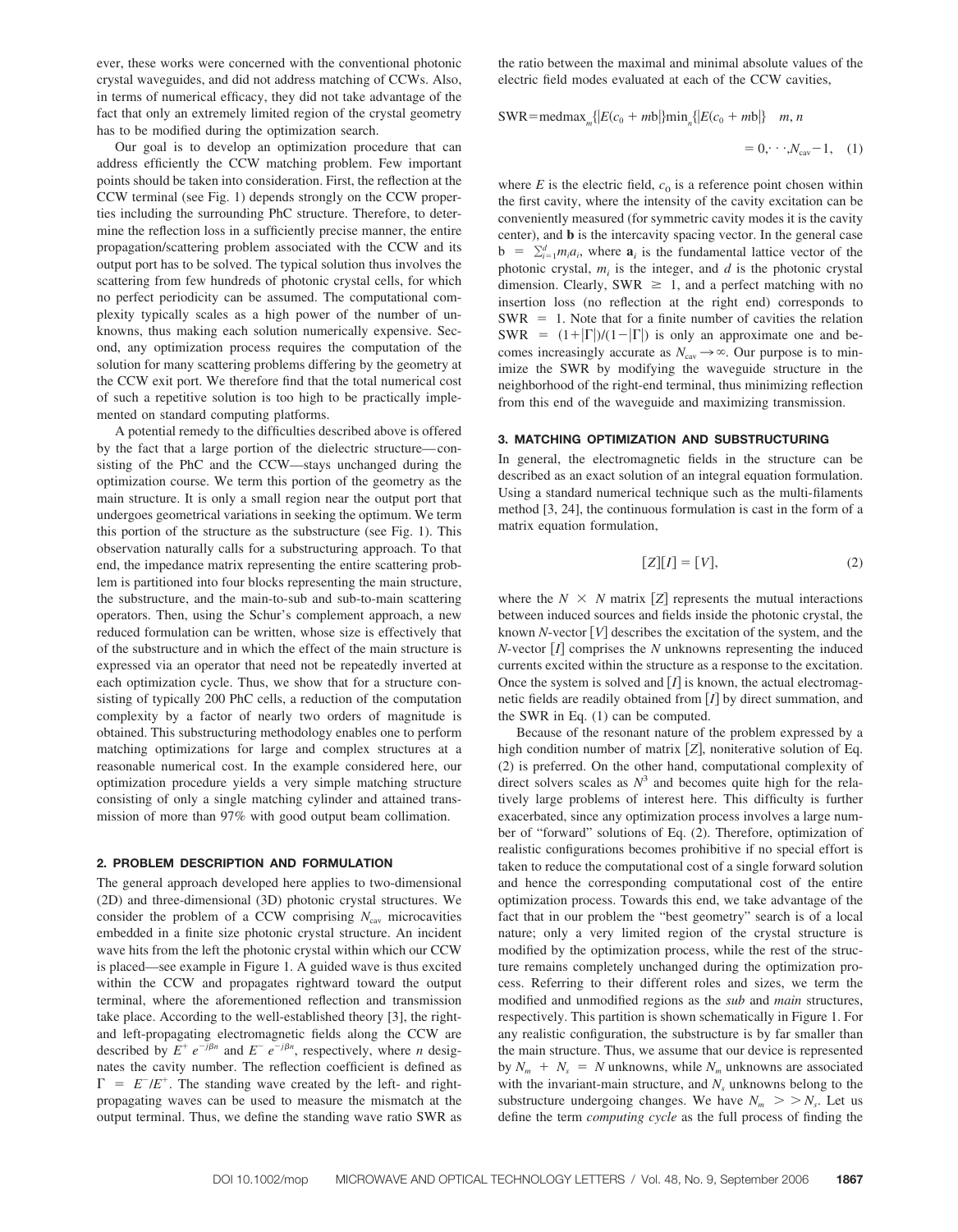solution for a given geometry or a given set of parameters. Then the computational complexity of the straightforward approach for optimization process with  $N^c$  computing cycles is of  $O(N^c(N_m))$  $+N_s$ <sup>3</sup>)  $\approx$  *O*(*N*<sup>c</sup>*N*<sub>*m*</sub><sup>3</sup>) operations.

Toward reducing the complexity of the optimization process, we propose a substructuring methodology, where the matrix Eq. (2) is partitioned into submatrices, representing the self and mutual interactions of the aforementioned photonic crystal main and substructures. By a straightforward rearrangement of the rows and columns of  $[Z]$  and, accordingly, of the entries of  $[I]$  and  $[V]$ , we get a partitioned matrix equation

$$
\begin{bmatrix}\n[Z_{mm}] & [Z_{ms}]\n\end{bmatrix}\n\begin{bmatrix}\n[I_m]\n\end{bmatrix} =\n\begin{bmatrix}\n[V_m]\n\end{bmatrix}.
$$
\n(3)

Formally solving the upper half of (3) for the main structure currents  $[I_m]$  and substituting it in the lower half, we obtain an equation written solely for the substructure unknowns  $[I_s]$ 

$$
([Z_{ss}] - [Z_{sm}][Z_{nm}]^{-1}[Z_{ms}])[I_s] = [V_s] - [Z_{sm}][Z_{mm}]^{-1}[V_m], \quad (4)
$$

which has much smaller dimensions  $(N_s \, \langle \, \langle N_m \rangle \, \, \text{We can})$ simplify this equation further by defining a new matrix  $[Z_0]$  $= [Z_{mm}]^{-1}$  and a new vector  $[V_0] = [Z_0][V_m]$ . These matrix and vector are computed only once and therefore can be used for different settings of the substructure. In (4), we reduced (3) of size  $(N_m + N_s) \times (N_m + N_s)$  to a matrix equation with dimension  $N_s \times N_s$  and hence its solution can be found much faster. Because of the large ratio between  $N_m$  and  $N_s$ , the major computational cost in solving Eq. (4) stems not from the  $N_s \times N_s$ -matrix inversion, but from the matrix multiplications  $[Z_{sm}][Z_{mm}]^{-1}[Z_{ms}]$ . Thus, the computational complexity (operation counts) of the entire optimization process based on our substructuring approach is estimated as

$$
O(N_m^3) + O(N^c N_m^2 N_s). \tag{5}
$$

The first term in (5) is due to the large matrix  $(N_m \times N_m)$  single inversion  $([Z_{mm}]^{-1})$ , and the second term is due to the fact that the matrix multiplication has to be performed at each computing cycle since the small matrices  $[Z_{sm}]$ ,  $[Z_{ms}]$  are changed from one computing cycle to the next.

Figure 2 compares the computational complexity (operationcounts) associated with the substructuring approach, to that of the conventional approach, for a problem consisting of a main structure with 173 dielectric cylinders and a substructure of a single dielectric cylinder (see Fig. 1), and the numerical example in Section 3, where each cylinder corresponds to 24 unknowns. At the first cycle the two approaches are of the same order of complexity due to the costly (single) inversion or factorization of  $[Z_{mn}]$ that cannot be avoided. However, as the number of cycles increases, the substructuring approach becomes increasingly advantageous. In our examples, the number of computation cycles,  $N^c$ , exceeds 50, thus substructuring reduces complexity by nearly two orders of magnitude.

# **4. NUMERICAL EXAMPLES**

In this section we present results of matching optimization using the substructuring methodology. For simplicity, the technique is tested with 2D PhC comprising dielectric cylinders. In our models, the cylinder's axis is parallel to the *z*-axis of Cartesian coordinate system. We assume that the material permeability is always  $\mu_0$ .



Figure 2 Comparison of the computational complexities

The multi-filaments method [3, 24] is used to construct the basic method of moment matrix equation given in (2).

The specific photonic crystal-based CCW used in our simulation is shown in Figure 1. It comprises 173 dielectric cylinders. The crystal geometrical parameters are as follows (in arbitrary units): cylinder radius, 0.6 length units; cylinder separation, 4 length units. The relative permittivity of the cylinders dielectric material is  $\varepsilon_r = 8.41$ , and the relative permittivity of the background is 1. A basic microcavity is formed by removing a single cylinder as shown in Figure 1. This microcavity possesses a resonant wavelength  $\lambda_0$  = 9.06 [3]. A CCW is now created by a linear array of eight microcavities, with an intercavity spacing of two hexagonal unit cells along the *x*-axis. With these parameters, the resulting CCW guides optical signal with wavelengths in the range of  $8.8 \le \lambda \le 9.3$  length units (so that its transmission bandwidth is  $\sim 0.5$  length units, centered around the isolated microcavity resonance  $\lambda_0 = 9.06$ ) (see Ref. 3 for details). Figure 3 shows this CCW excited by an incident TM plane-wave propagating from left to right. However, in addition to the forward wave, the backward propagating wave is excited due to reflection at the CCW output terminal. The pronounced uneven excitation of the cavities comprising the CCW in Figure 3, leading clearly to

#### Electric field, [dB]



**Figure 3** Electric field in the coupled cavity waveguide before optimization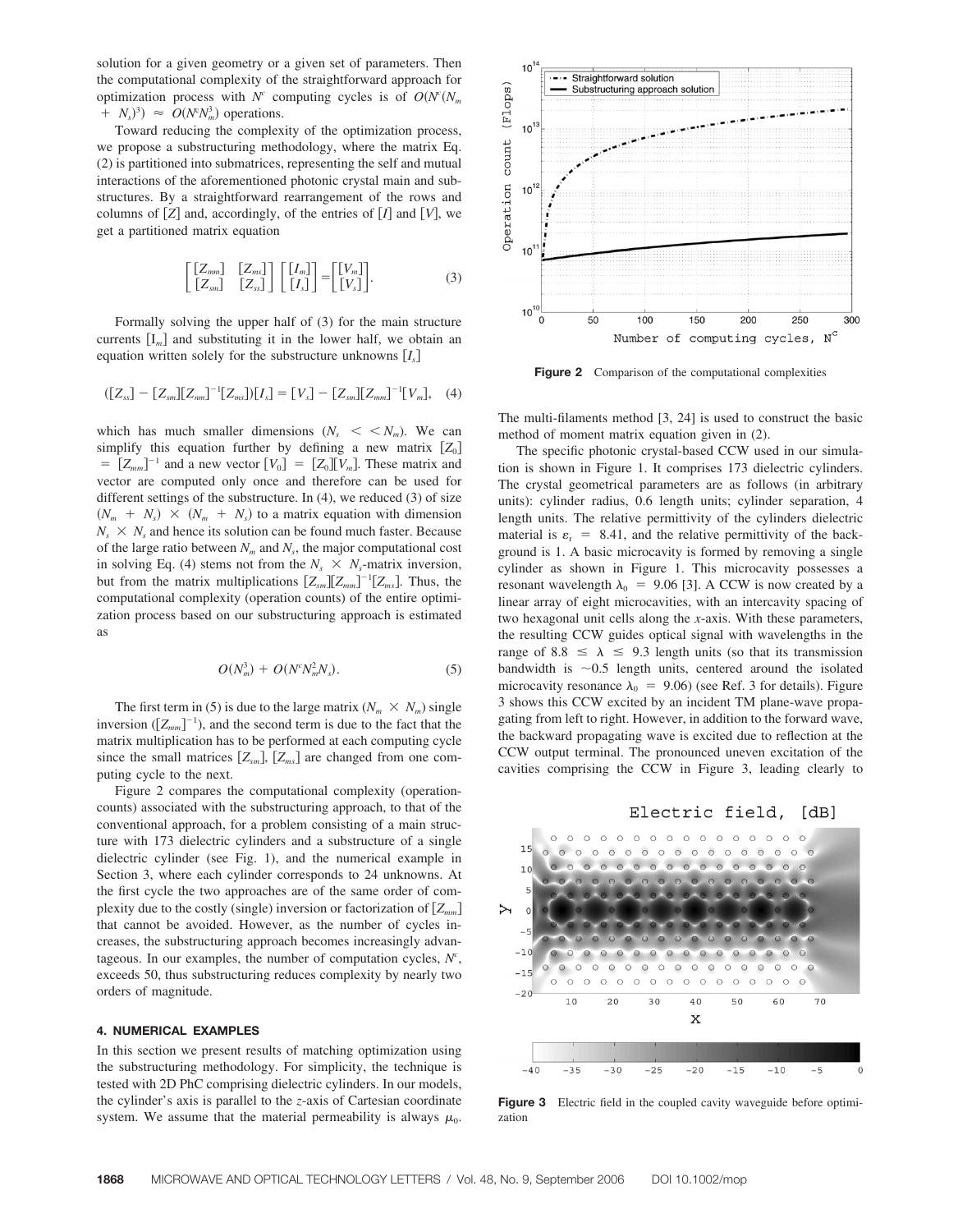

**Figure 4** SWR in CCW versus the matching post radius



To match this CCW to the external domain, a single cylinder the matching post—placed in the external space to the right of the main structure is chosen as a substructure (see Fig. 1). Optimization is performed over the matching post radius and *x*-coordinate. Different strategies of the optimization search in the 2D space of radius and location can be applied here. We have tested two of them: a series of alternating one-dimensional (1D) optimizations and a full 2D search optimization. In both, we apply the substructuring approach.

The first goal of the alternating 1D optimizations approach is to find the radius of the substructure that minimizes the value of SWR, for a matching post located on the *x*-axis at the distance of 4 length units from the last *x*-placed waveguide cylinder. The dependence of the SWR on radius of the substructure's post is shown in Figure 4. In the next step, we scan over locations of the substructure's post, using the radius obtained in the previous step. The results are shown in Figure 5. One can see that for the same radius there are a few minima. At the first one, SWR is equal to



**Figure 5** SWR versus the matching post displacement along the *x*-axis. The two lines on the left side show the center and the right side of the last post in the main structure



**Figure 6** SWR of the optimized waveguides versus wavelength

1.063. This corresponds to the amplitude reflection coefficient of about 3.05%. Two important factors should be examined to assess the quality of this matching geometry: the matching bandwidth and the beam collimation at the region of the output terminal. Figure 6 shows the SWR as a function of wavelength. It is seen that SWR  $\leq 1.5$  ( $\Gamma \leq 0.2$ ) for almost 30% of the CCW transmission bandwidth. The electric field distribution inside and outside of the structure and at the central matching wavelength ( $\lambda = \lambda_0$ ) 9.06) is shown in Figure 7. It is evident from the figure that while the CCW microcavities are evenly excited (leading to SWR  $\approx$  1), the beam collimation quality at the output terminal domain is quite poor. Indeed, Figure 8 shows the field distribution before and after the matching normalized relative to the incident field at a distance of one wavelength away from the output terminal into the external medium. Before the matching, the output terminal forms a relatively well-collimated beam, with a peak intensity of about 7.2 dB relative to the incident field. It is seen that the beam collimation has been completely degraded by the matching post. Thus, although the matching to free space is very good at this wavelength and most of the energy is indeed transmitted to the external medium, the beam peak intensity is considerably lower than that of the nonoptimized case (see Fig. 8), as a large portion of it has been scattered into the beam side lobes.



**Figure 7** The electric field of the matched CCW after a series of 1D optimizations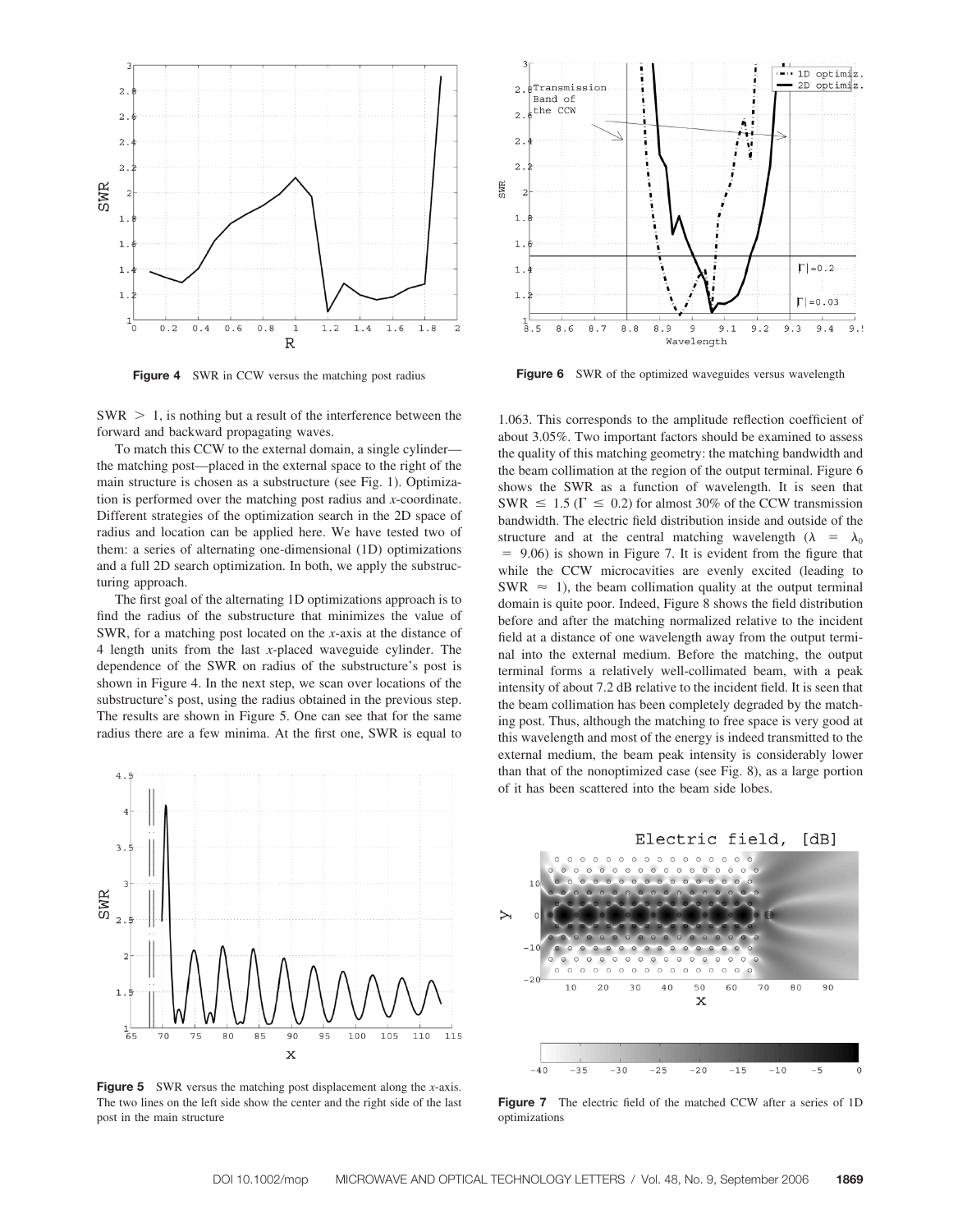

**Figure 8** Comparison of the amplitude of the electric fields along the *y*-axis at a distance of one wavelength (9.06 length units) away from the output terminal: before optimization, after a series of the 1D optimizations, and after the 2D optimization

Clearly, these design parameters can be further tuned by additional alternating iterations. However, here we shall not pursue this approach further. Rather, we turn to suggest a 2D search route, where optimization is performed simultaneously along the radius and distance axes. At each computing cycle, the SWR is checked at 16 points located on a rectangular domain surrounding the current optimum  $R_0$ , $d_0$ . The point with minimal value of SWR is chosen as the next optimum, and the process is repeated. This search trace is shown in Figure 9. The optimal solution gives SWR of 1.059, which corresponds to the reflection coefficient of about 2.87%. Such approach solves the main disadvantage of the 1D optimizations: the output beam is well collimated as shown in Figures 10 and 8. Figure 6 shows the SWR as a function of wavelength, as obtained for this optimal point. It is seen that the matching bandwidth here is essentially the same as that of the previous case.

# **5. CONCLUSIONS**

We proposed a novel substructuring approach to matching optimization for photonic crystal waveguides. As an example, the



**Figure 9** 2D optimization process



**Figure 10** The electric field of the matched CCW after the 2D optimization

proposed algorithm is employed to design a geometry consisting of a CCW and a single matching cylinder. At the optimal points, the reflection coefficients are smaller than 0.03 at the design frequency within the transmission band while maintaining good output beam collimation, and is generally smaller than 0.2 for about one third of the CCW bandwidth.

# **REFERENCES**

- 1. J.D. Joannopoulos, R.D. Meade, and J.N. Winn, Photonic crystals: Molding the flow of light, Princeton University Press, Princeton, NJ, 1995.
- 2. A. Yariv, Y. Xu, R.K. Lee, and A. Scherer, Coupled-resonator optical waveguide: A proposal and analysis, Opt Lett 24 (1999), 711–713.
- 3. A. Boag and B.Z. Steinberg, Narrow-band microcavity waveguides in photonic crystals, J Opt Soc Am A 18 (2001), 2799 –2805.
- 4. A. Boag, B.Z. Steinberg, and O. Bushmakin, Matching of narrow-band photonic crystal filters and waveguides to free space and dielectric waveguides, In: URSI Radio Science Meeting, 2003.
- 5. O. Hershkoviz, B.Z. Steinberg, and A. Boag, Substructuring approach to optimization of matching structures for photonic crystal waveguides, In: 23rd IEEE Convention of Electrical and Electronics Engineers in Israel, 2004.
- 6. J.K.S. Poon, J. Scheuer, Y. Xu, and A. Yariv, Designing coupledresonator optical waveguide delay lines, J Opt Soc Am B 21 (2004), 1665–1673.
- 7. S. Mookherjea and A. Yariv, Second-harmonic generation with pulses in a coupled-resonator optical waveguide, Phys Rev E 65 (2002), 026607.
- 8. B.Z. Steinberg, Rotating photonic crystals: A medium for compact optical gyroscopes, Phys Rev E 71 (2005), 056621.
- 9. S. Boscolo, M. Midrio, and T.F. Krauss, Y junctions in photonic crystal channel waveguides: High transmission and impedance matching, Opt Lett 27 (2002), 1001–1003.
- 10. W.J. Kim and J.D. O'Brien, Optimization of a two-dimensional photonic crystal waveguide branch by simulated annealing and the finiteelement method, J Opt Soc Am B 21 (2004), 289 –295.
- 11. J. Smajic, C. Hafner, and D. Erni, Optimization of photonic crystal structures, J Opt Soc Am A 21 (2004), 2223–2232.
- 12. A. Mekis, J.C. Chen, I. Kurland, S. Fan, P.R. Villeneuve, and J.D. Joannopoulos, High transmission through sharp bends in photonic crystal waveguides. Phys Rev Lett 77 (1996), 3787–3790.
- 13. J.S. Jensen and O. Sigmund, Systematic design of photonic crystal structures using topology optimization: Low-loss waveguide bends. Appl Phys Lett 84 (2004), 2022–2024.
- 14. P.F. Xing, P.I. Borel, L.H. Frandsen, A. Harpøth, and M. Kristensen, Optimization of bandwidth in 60° photonic crystal waveguide bends, Opt Commun 248 (2005), 179 –184.